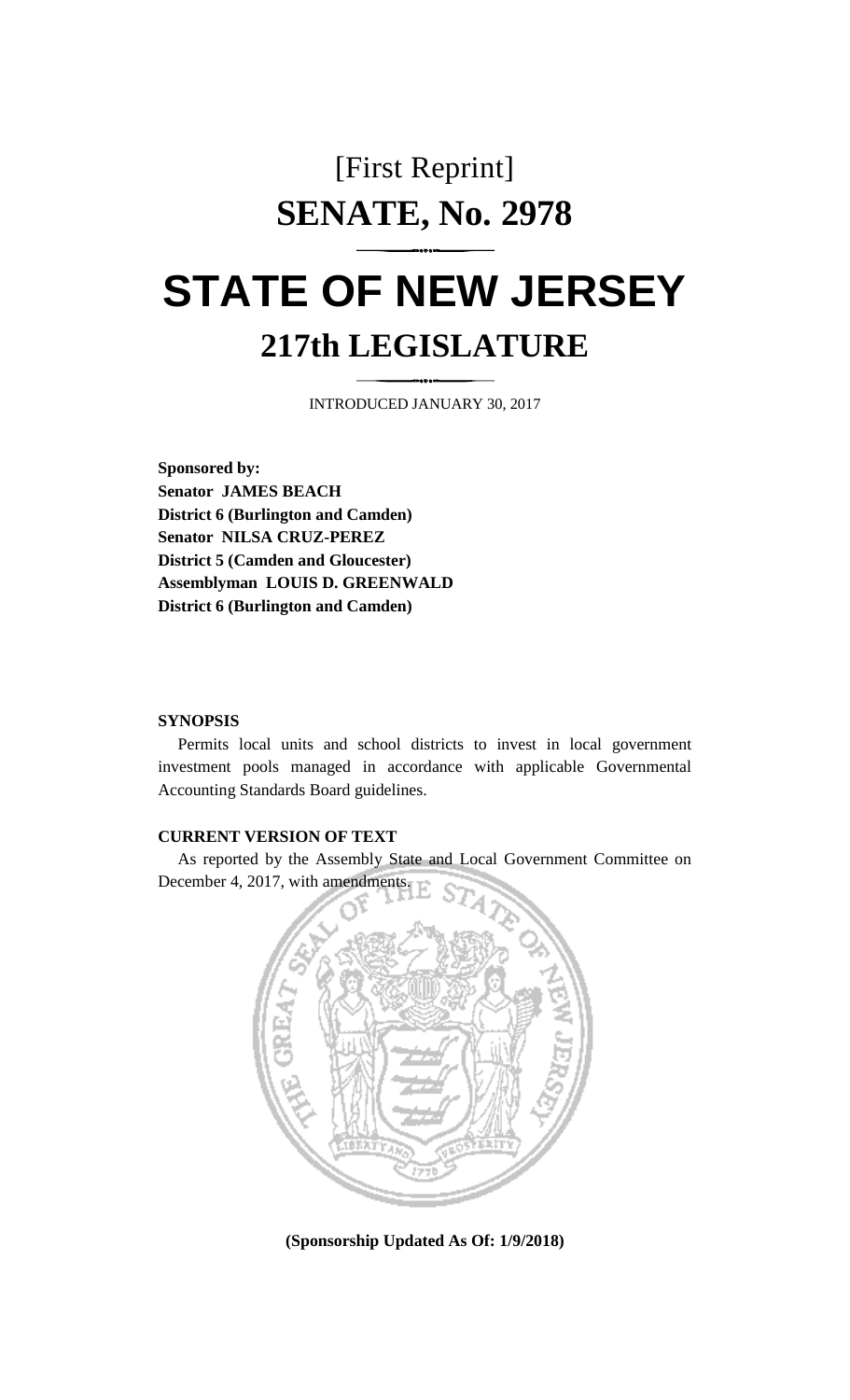**AN ACT** concerning local government investment pools and amending P.L.1977, c.177 and P.L.1977, c.396. **BE IT ENACTED** *by the Senate and General Assembly of the State of New Jersey:* 1. Section 1 of P.L.1977, c.177 (C.18A:20-37) is amended to read as follows: 1. a. When authorized by resolution adopted by a majority vote of all its members the board of education of any school district may use moneys, which may be in hand, for the purchase of the following types of securities which, if suitable for registry, may be registered in the name of the school district: (1) Bonds or other obligations of the United States of America or obligations guaranteed by the United States of America; (2) Government money market mutual funds; (3) Any obligation that a federal agency or a federal instrumentality has issued in accordance with an act of Congress, which security has a maturity date not greater than 397 days from the date of purchase, provided that such obligations bear a fixed rate of interest not dependent on any index or other external factor; (4) Bonds or other obligations of the school district or bonds or other obligations of the local unit or units within which the school district is located; (5) Bonds or other obligations, having a maturity date of not 26 more than 397 days from the date of purchase, <sup>1</sup> issued by New Jersey school districts, municipalities, counties, and entities subject 28 to the "Local Authorities Fiscal Control Law," P.L.1983, c.313 (C.40A:5A-1 et seq.). Other bonds or obligations having a maturity date not more than 397 days from the date of purchase may be**<sup>1</sup>** approved by the Division of Investment in the Department of the Treasury for investment by school districts; (6) Local government investment pools; (7) Deposits with the State of New Jersey Cash Management Fund established pursuant to section 1 of P.L.1977, c.281 (C.52:18A-90.4); or (8) Agreements for the repurchase of fully collateralized securities, if: (a) the underlying securities are permitted investments pursuant 40 to paragraphs (1) and (3) of this subsection a. <sup>1</sup> or are bonds or other obligations, having a maturity date of not more than 397 days from the date of purchase, issued by New Jersey school districts, 43 municipalities, counties, and entities subject to the requirements of

**EXPLANATION – Matter enclosed in bold-faced brackets [thus] in the above bill is not enacted and is intended to be omitted in the law.**

**Matter underlined thus is new matter.**

**Matter enclosed in superscript numerals has been adopted as follows:**

**Assembly ASL committee amendments adopted December 4, 2017.**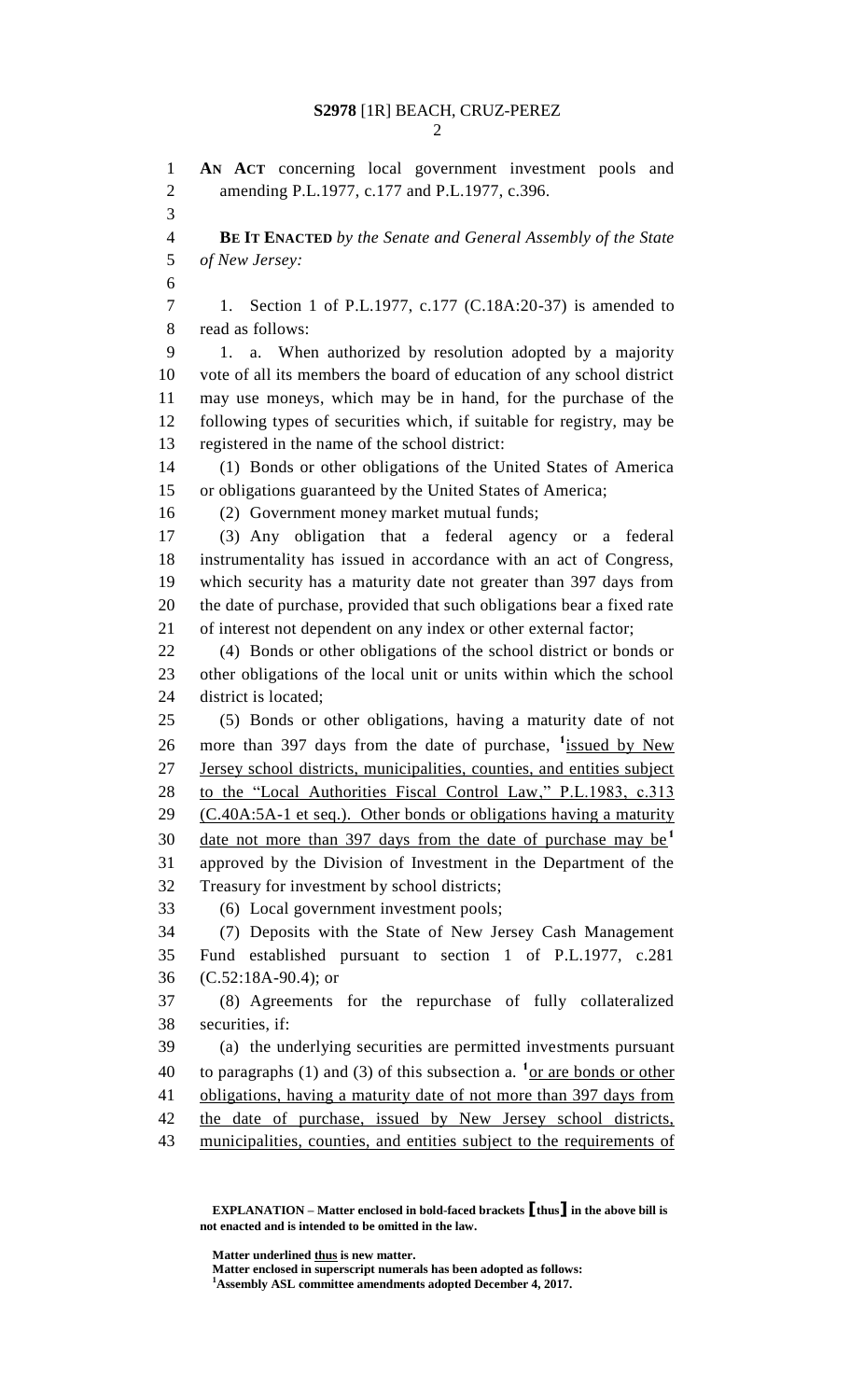1 the "Local Authorities Fiscal Control Law," P.L.1983, c.313

2 (C.40A:5A-1 et seq.)<sup>1</sup>;

(b) the custody of collateral is transferred to a third party;

(c) the maturity of the agreement is not more than 30 days;

 (d) the underlying securities are purchased through a public depository as defined in section 1 of P.L.1970, c.236 (C.17:9-41) and for which a master repurchase agreement providing for the custody and security of collateral is executed.

 b. Any investment instruments in which the security is not physically held by the school district shall be covered by a third party custodial agreement which shall provide for the designation of such investments in the name of the school board and prevent unauthorized use of such investments.

 c. Purchase of investment securities shall be executed by the "delivery versus payment" method to ensure that securities are either received by the school district or a third party custodian prior to or upon the release of the school district's funds.

 d. Any investments not purchased and redeemed directly from the issuer, government money market mutual fund, local government investment pool, or the State of New Jersey Cash Management Fund, shall be purchased and redeemed through the use of a national or State bank located within this State or through a broker-dealer which, at the time of purchase or redemption, has been registered continuously for a period of at least two years pursuant to section 9 of P.L.1967, c.93 (C.49:3-56) and has at least \$25 million in capital stock (or equivalent capitalization if not a corporation), surplus reserves for contingencies and undivided profits , or through a securities dealer who makes primary markets in U.S. Government securities and reports daily to the Federal Reserve Bank of New York its position in and borrowing on such U.S. Government securities.

e. For the purposes of this section:

 (1) a "government money market mutual fund" means an investment company or investment trust:

 (a) which is registered with the Securities and Exchange Commission under the "Investment Company Act of 1940," 15 U.S.C. s.80a-1 et seq., and operated in accordance with 17 C.F.R. 38 s.270.2a-7<sup>1</sup>, except that a government money market mutual fund may not impose liquidity fees or redemption gates regardless of 40 whether permitted to do so under 17 C.F.R. s.270.2a-7<sup>1</sup>;

 (b) the portfolio of which is limited to U.S. Government 42 securities <sup>1</sup> that meet the definition of an eligible security pursuant to 17 C.F.R. s.270.2a-7, securities that have been issued by New Jersey school districts, municipalities, counties, and entities subject to the requirements of the "Local Authorities Fiscal Control 46 Law," P.L.1983, c.313 (C.40A:5A-1 et seq.)<sup>1</sup> that meet the definition of an eligible security pursuant to 17 C.F.R. s.270.2a-7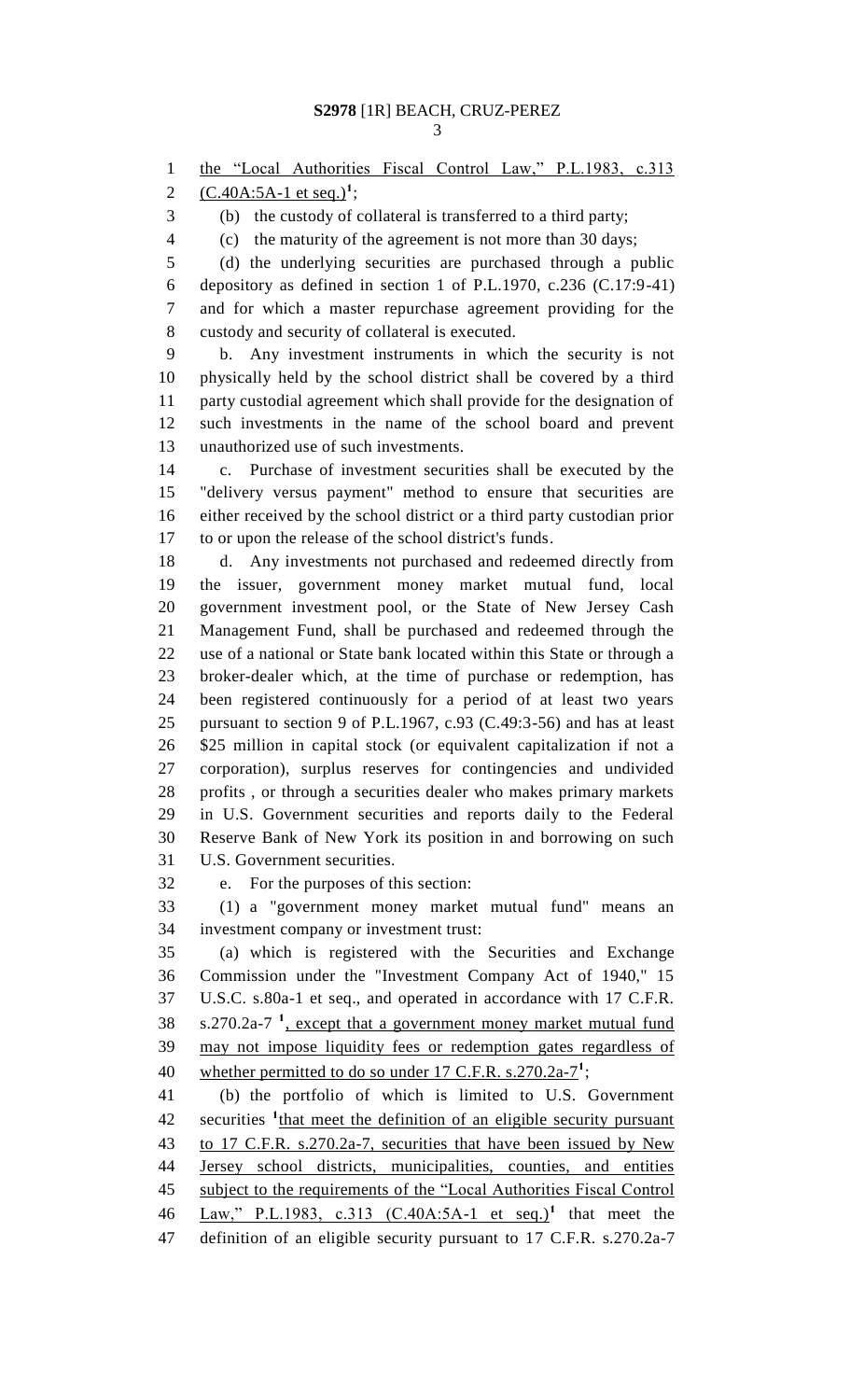1 and repurchase agreements that are collateralized by such <sup>1</sup>[U.S. 2 Government $\mathbf{I}^1$  securities in which direct investment may be made 3 pursuant to paragraphs (1)  $\text{1}\text{[and}\text{]}$ ,  $\text{1}\text{ (3)}$   $\text{1}\text{, and (5)}$  of subsection a. of this section ; and (c) which is rated by a nationally recognized statistical rating organization. (2) a "local government investment pool" means an investment pool: (a) which is managed in accordance with **[**17 C.F.R. s.270.2a- 7**]** generally accepted accounting and financial reporting principles for local government investment pools established by the Governmental Accounting Standards Board; (b) which is rated in the highest category by a nationally recognized statistical rating organization; (c) the portfolio of which is limited to U.S. Government 16 securities <sup>1</sup>that meet the definition of an eligible security pursuant to 17 C.F.R. s.270.2a-7, securities that have been issued by New Jersey school districts, municipalities, counties, and entities subject to the requirements of the "Local Authorities Fiscal Control 20 Law," P.L.1983, c.313 (C.40A:5A-1 et seq.)<sup>1</sup> that meet the definition of an eligible security pursuant to 17 C.F.R. s.270.2a-7 and repurchase agreements that are collateralized by such **<sup>1</sup> [**U.S. Government<sup>1</sup> securities in which direct investment may be made 24 pursuant to paragraphs  $(1)$   $\left[\text{I} \text{ and } \text{I}\right]$ ,  $(3)$   $\left[\text{ and } (5)\right]$  of subsection a. of this section; (d) which is in compliance with  $\frac{1}{2}$  such<sup>1</sup> rules  $\frac{1}{2}$  as may be<sup>1</sup> adopted pursuant to the "Administrative Procedure Act," P.L.1968, c.410 (C.52:14B-1 et seq.) by the Local Finance Board of the Division of Local Government Services in the Department of Community Affairs, which **<sup>1</sup>**may promulgate**<sup>1</sup>** rules **<sup>1</sup> [**shall provide**]** 31 providing<sup>1</sup> for disclosure and reporting requirements, and other provisions deemed necessary by the board to provide for the safety, liquidity and yield of the investments; (e) which does not permit investments in instruments that: are subject to high price volatility with changing market conditions; cannot reasonably be expected, at the time of interest rate adjustment, to have a market value that approximates their par value; or utilize an index that does not support a stable net asset value ; **<sup>1</sup> [**and**] 1** (f) which purchases and redeems investments directly from the issuer, a government money market mutual fund, or the State of New Jersey Cash Management Fund, or through the use of a national or State bank located within this State, or through a broker- dealer which, at the time of purchase or redemption, has been registered continuously for a period of at least two years pursuant to section 9 of P.L.1967, c.93 (C.49:3-56) and has at least \$25 million in capital stock (or equivalent capitalization if not a corporation),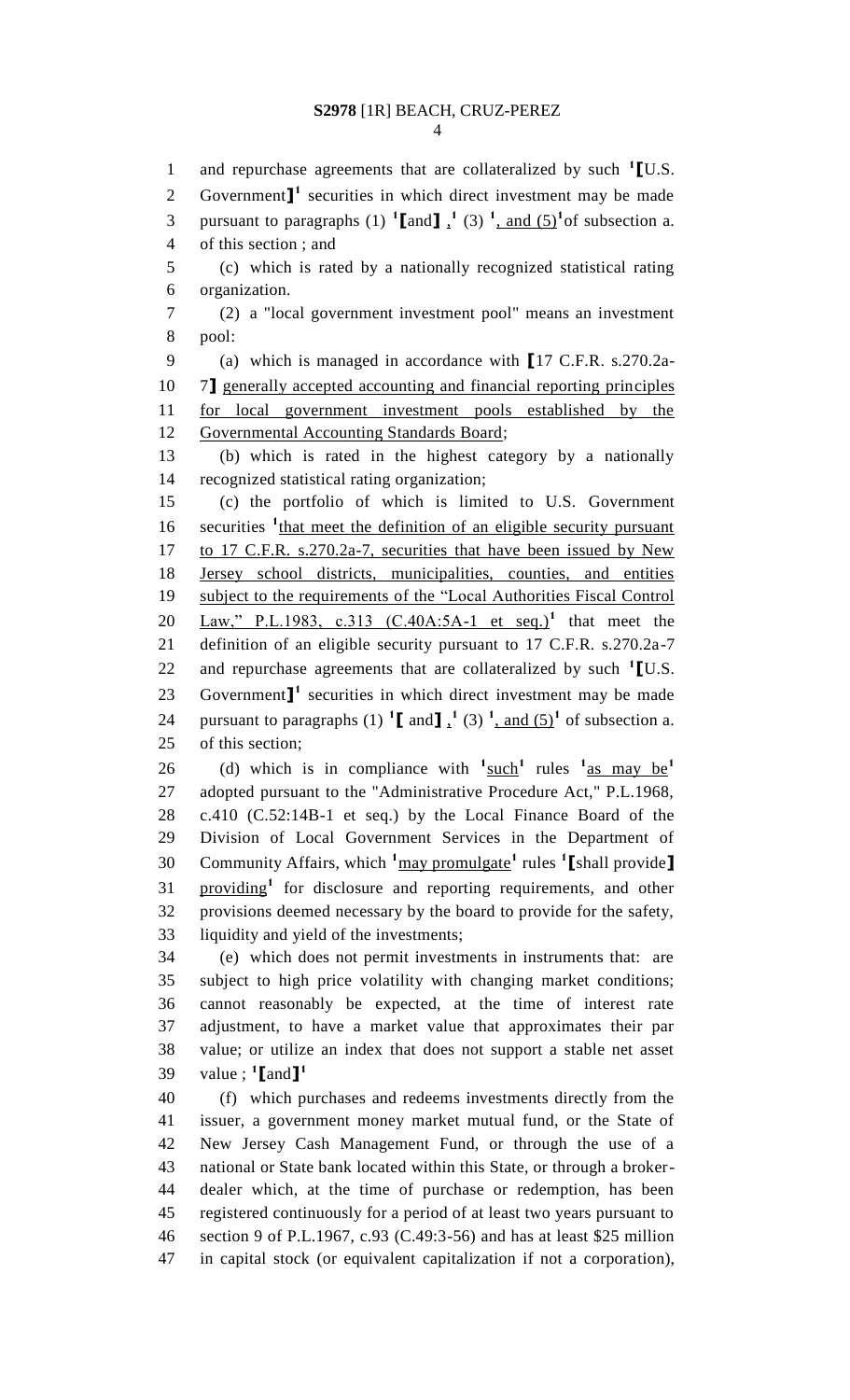surplus reserves for contingencies and undivided profits, or through a securities dealer who makes primary markets in U.S. Government securities and reports daily to the Federal Reserve Bank of New York its position in and borrowing on such U.S. Government 5 securities<sup>1</sup>; and 6 (g) which does not impose liquidity fees or redemption gates<sup>1</sup>. f. Investments in, or deposits or purchases of financial instruments made pursuant to this section shall not be subject to the requirements of the "Public School Contracts Law," N.J.S.18A:18A-1 et seq. (cf: P.L.1997, c.148, s.1) 2. Section 8 of P.L.1977, c.396 (C.40A:5-15.1) is amended to read as follows: 8. Securities which may be purchased by local units. a. When authorized by a cash management plan approved pursuant to N.J.S.40A:5-14, any local unit may use moneys which may be in hand for the purchase of the following types of securities which, if suitable for registry, may be registered in the name of the local unit: (1) Bonds or other obligations of the United States of America or obligations guaranteed by the United States of America; (2) Government money market mutual funds; (3) Any obligation that a federal agency or a federal instrumentality has issued in accordance with an act of Congress, which security has a maturity date not greater than 397 days from the date of purchase, provided that such obligation bears a fixed rate of interest not dependent on any index or other external factor; (4) Bonds or other obligations of the local unit or bonds or other obligations of school districts of which the local unit is a part or within which the school district is located; (5) Bonds or other obligations, having a maturity date not more 33 than 397 days from the date of purchase, <sup>1</sup> issued by New Jersey school districts, municipalities, counties, and entities subject to the "Local Authorities Fiscal Control Law," P.L.1983, c.313 (C.40A:5A-1 et seq.). Other bonds or obligations having a maturity date not more than 397 days from the date of purchase may be**<sup>1</sup>** approved by the Division of Local Government Services in the Department of Community Affairs for investment by local units; (6) Local government investment pools; (7) Deposits with the State of New Jersey Cash Management Fund established pursuant to section 1 of P.L.1977, c.281 (C.52:18A-90.4); or (8) Agreements for the repurchase of fully collateralized securities, if: (a) the underlying securities are permitted investments pursuant 47 to paragraphs (1) and (3) of this subsection a.  $\frac{1}{x}$  or are bonds or other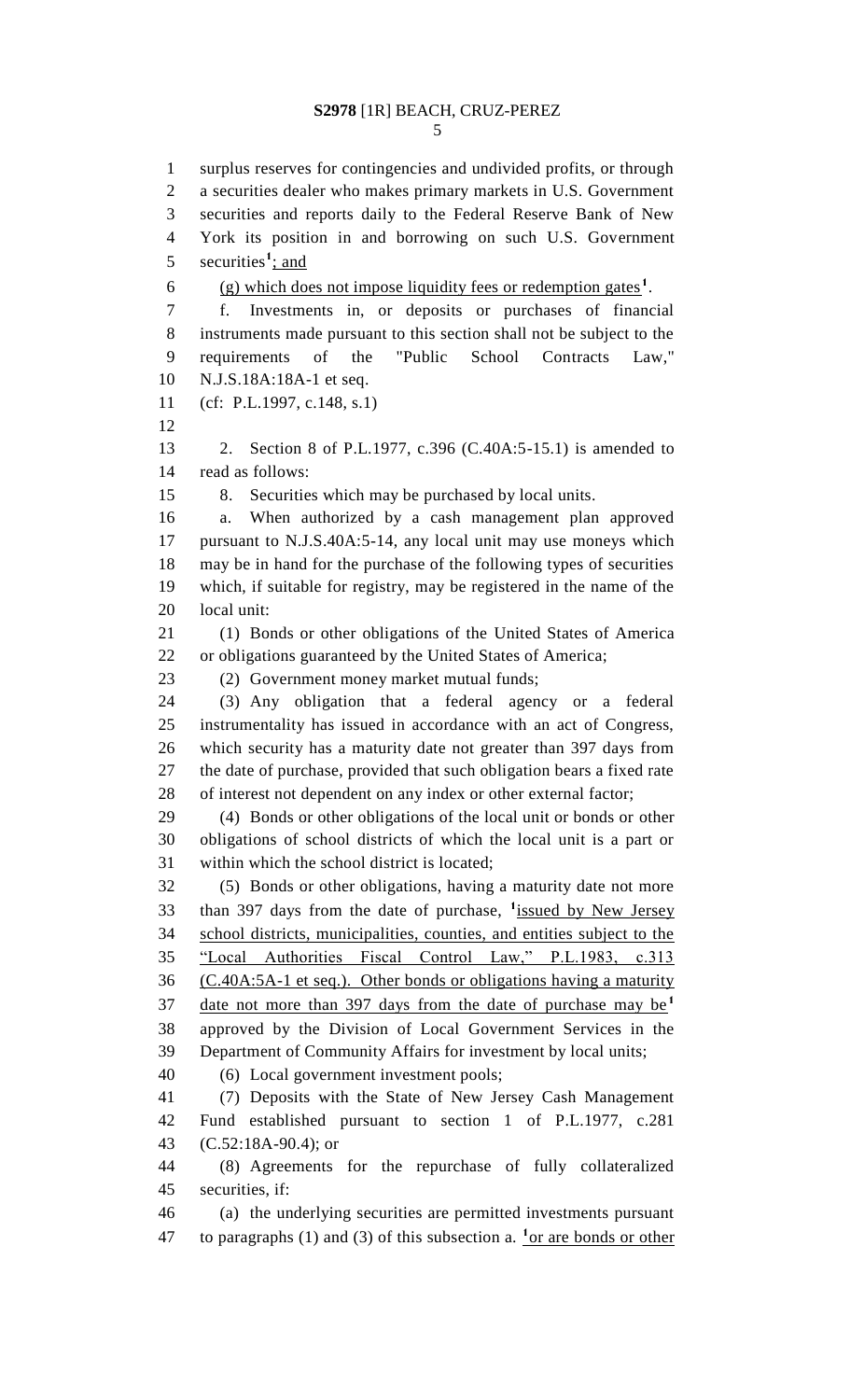1 obligations, having a maturity date not more than 397 days from the date of purchase, issued by New Jersey school districts, municipalities, counties, and entities subject to the "Local Authorities Fiscal Control Law," P.L.1983, c.313 (C.40A:5A-1 et  $\text{seq.}^1$ ; (b) the custody of collateral is transferred to a third party; (c) the maturity of the agreement is not more than 30 days; (d) the underlying securities are purchased through a public depository as defined in section 1 of P.L.1970, c.236 (C.17:9-41); and (e) a master repurchase agreement providing for the custody and security of collateral is executed. b. Any investment instruments in which the security is not physically held by the local unit shall be covered by a third party custodial agreement which shall provide for the designation of such investments in the name of the local unit and prevent unauthorized use of such investments. c. Purchase of investment securities shall be executed by the "delivery versus payment" method to ensure that securities are either received by the local unit or a third party custodian prior to or upon the release of the local unit's funds. d. Any investments not purchased and redeemed directly from the issuer, government money market mutual fund, local government investment pool, or the State of New Jersey Cash Management Fund, shall be purchased and redeemed through the use of a national or State bank located within this State or through a broker-dealer which, at the time of purchase or redemption, has been registered continuously for a period of at least two years pursuant to section 9 of P.L.1967, c.93 (C.49:3-56) and has at least \$25 million in capital stock (or equivalent capitalization if not a corporation), surplus reserves for contingencies and undivided profits , or through a securities dealer who makes primary markets in U.S. Government securities and reports daily to the Federal Reserve Bank of New York its position in and borrowing on such U.S. Government securities. e. For the purposes of this section: (1) a "government money market mutual fund" means an investment company or investment trust: (a) which is registered with the Securities and Exchange Commission under the "Investment Company Act of 1940," 15 U.S.C. s.80a-1 et seq., and operated in accordance with 17 C.F.R. 42 s.270.2a-7<sup>1</sup>, except that a government money market mutual fund may not impose liquidity fees or redemption gates regardless of 44 whether permitted to do so under  $17 \text{ C.F.R. s.} 270.2a - 7^1$ ; (b) the portfolio of which is limited to U.S. Government 46 securities <sup>1</sup> that meet the definition of an eligible security pursuant to 17C.F.R.s.270.2a-7, securities that have been issued by New Jersey school districts, municipalities, counties, and entities subject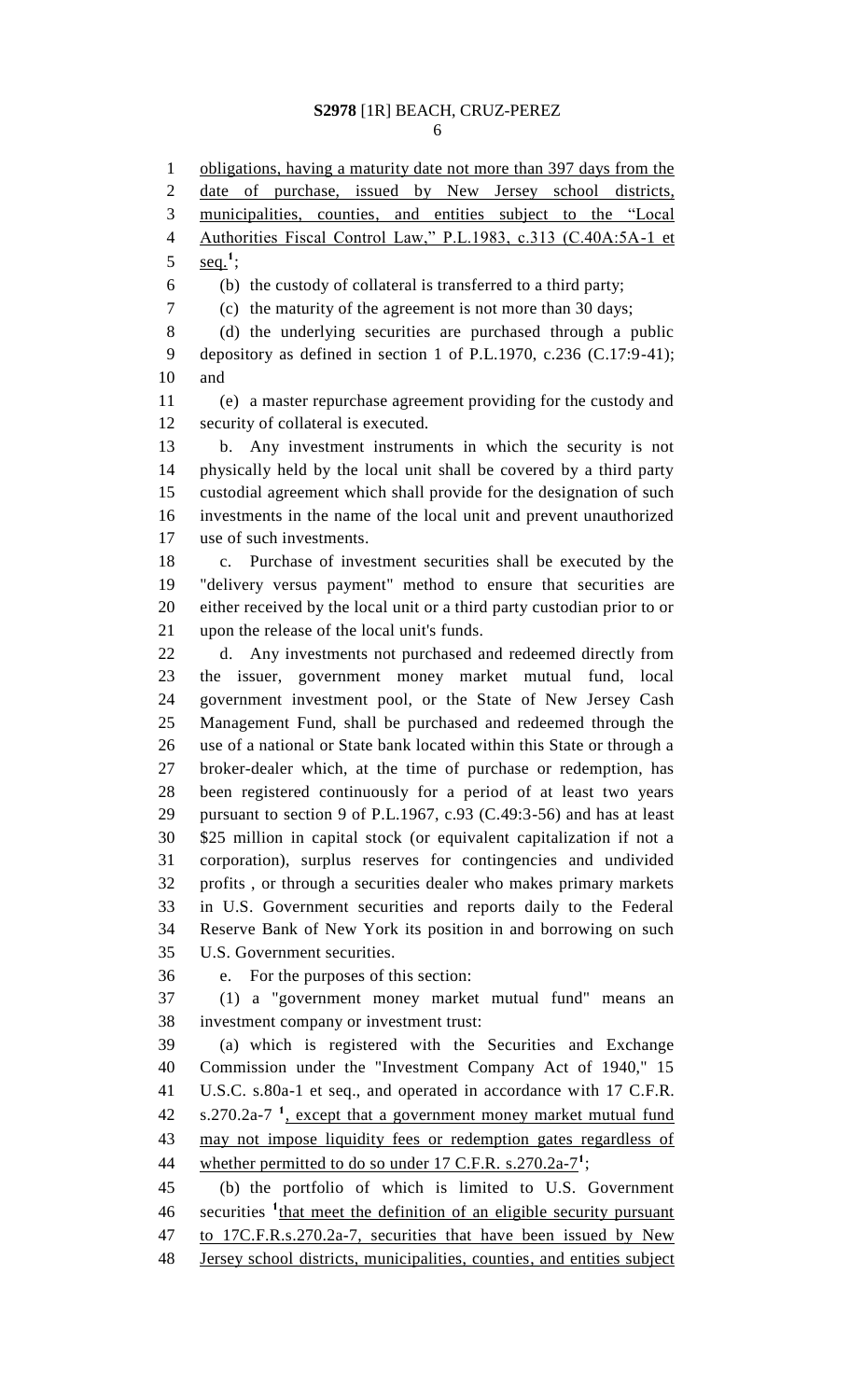to the "Local Authorities Fiscal Control Law," P.L.1983, c.313  $(C.40A:5A-1$  et seq.)<sup>1</sup> that meet the definition of an eligible security pursuant to 17 C.F.R. s.270.2a-7, and repurchase agreements that are collateralized by such **<sup>1</sup> [**U.S. Government**] 1** securities in which direct investment may be made pursuant to paragraphs (1) **<sup>1</sup> [**and**]** , **1** 6 (3)  $\frac{1}{2}$ , and  $(5)^1$  of subsection a. of this section; and (c) which is rated by a nationally recognized statistical rating organization. (2) a "local government investment pool" means an investment pool: (a) which is managed in accordance **[**with 17 C.F.R. s.270.2a-12 7] <sup>1</sup> with<sup>1</sup> generally accepted accounting and financial reporting principles for local government investment pools established by the Governmental Accounting Standards Board; (b) which is rated in the highest category by a nationally recognized statistical rating organization; 17 (c) which is limited to U.S. Government securities <sup>1</sup>that meet 18 the definition of an eligible security pursuant to 17 C.F.R. s.270.2a- 7, securities that have been issued by New Jersey school districts, 20 municipalities, counties, and entities subject to the "Local 21 Authorities Fiscal Control Law," P.L.1983, c.313 (C.40A:5A-1 et  $\frac{22}{10}$  seq.)<sup>1</sup> that meet the definition of an eligible security pursuant to 17 C.F.R. 270.2a-7 and repurchase agreements that are collateralized 24 by such  $\textbf{1}$  **[U.S.** Government]<sup>1</sup> securities in which direct investment 25 may be made pursuant to paragraphs  $(1)$   $\textbf{1}$  and  $\textbf{1}$ ,  $(3)$   $\textbf{1}$ , and  $(5)$  of subsection a. of this section; (d) which is in compliance with  $\frac{1}{2}$  such<sup>1</sup> rules  $\frac{1}{2}$  as may be<sup>1</sup> adopted pursuant to the "Administrative Procedure Act," P.L.1968, c.410 (C.52:14B-1 et seq.) by the Local Finance Board of the Division of Local Government Services in the Department of Community Affairs, which **<sup>1</sup>**may promulgate**<sup>1</sup>** rules **<sup>1</sup> [**shall provide**]** 32 providing<sup>1</sup> for disclosure and reporting requirements, and other provisions deemed necessary by the board to provide for the safety, liquidity and yield of the investments; (e) which does not permit investments in instruments that: are subject to high price volatility with changing market conditions; cannot reasonably be expected, at the time of interest rate adjustment, to have a market value that approximates their par value; or utilize an index that does not support a stable net asset value; **<sup>1</sup> [**and**] 1** (f) which purchases and redeems investments directly from the issuer, government money market mutual fund, or the State of New Jersey Cash Management Fund, or through the use of a national or State bank located within this State, or through a broker-dealer which, at the time of purchase or redemption, has been registered continuously for a period of at least two years pursuant to section 9 of P.L.1967, c.93 (C.49:3-56) and has at least \$25 million in capital